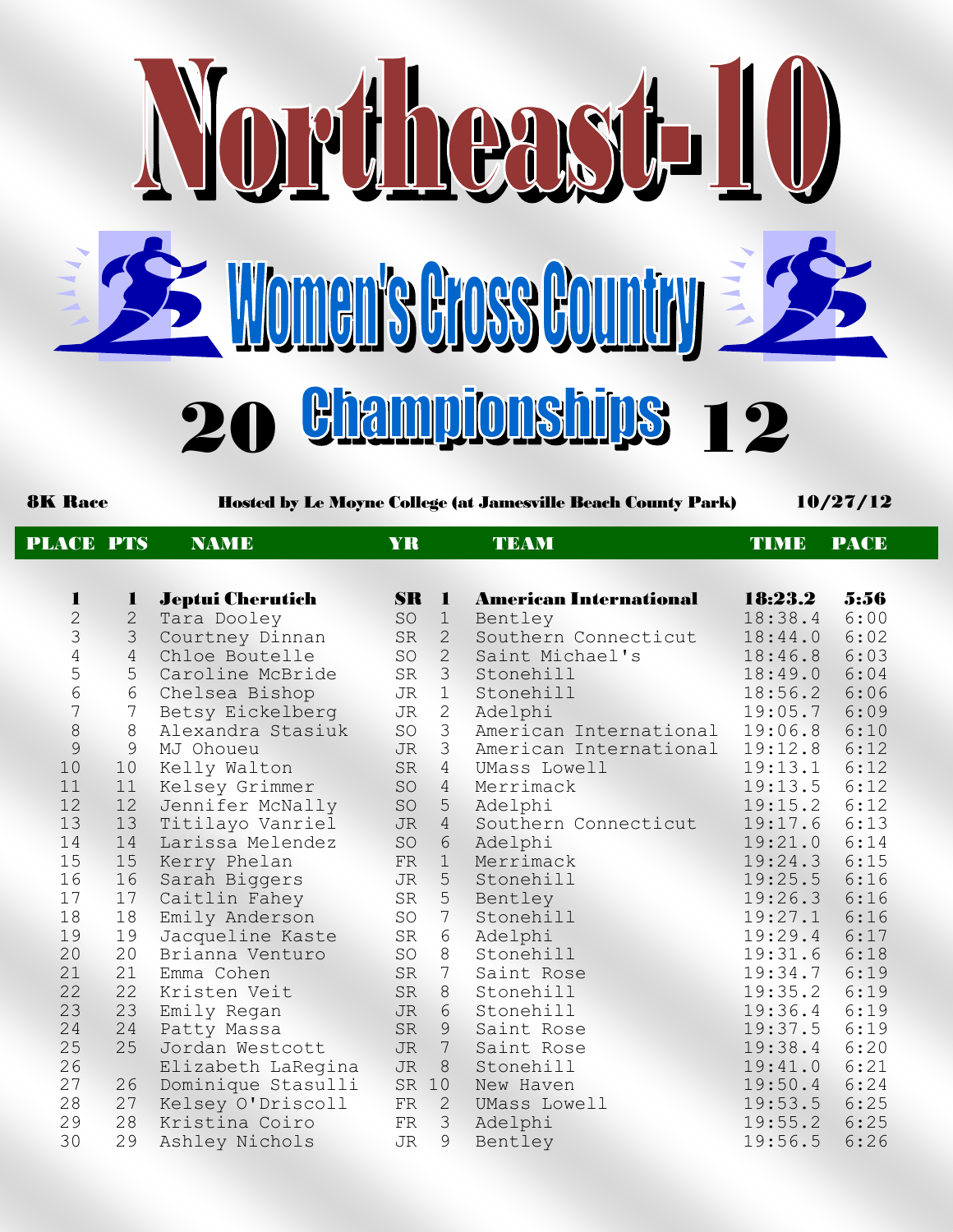| 31       | 30       | Lindy Heffernan                  | <b>SO</b>                | 9 | Saint Michael's                     | 19:57.5            | 6:26         |
|----------|----------|----------------------------------|--------------------------|---|-------------------------------------|--------------------|--------------|
| 32       | 31       | Bianca Jordan                    | SO 10                    |   | Saint Rose                          | 19:58.3            | 6:26         |
| 33       | 32       | Emma D'Ambro                     | SR 11                    |   | Le Moyne                            | 20:01.3            | 6:27         |
| 34       | 33       | Nicole Strauss                   | JR 10                    |   | Southern Connecticut                | 20:06.1            | 6:29         |
| 35<br>36 | 34       | Maddie Hayes                     | JR 11<br>SO 11           |   | Southern New Hampshire<br>Stonehill | 20:07.4<br>20:10.3 | 6:29<br>6:30 |
| 37       | 35       | Brittany Venturo<br>Dana Welch   | SR 12                    |   | Saint Rose                          | 20:10.6            | 6:30         |
| 38       | 36       | Sarah Vaughan                    | SO 12                    |   | Southern Connecticut                | 20:13.7            | 6:31         |
| 39       | 37       | Grace Giampaglia                 | SR 13                    |   | Saint Rose                          | 20:18.3            | 6:33         |
| 40       | 38       | Fiona Coleman                    | JR 12                    |   | Merrimack                           | 20:20.2            | 6:33         |
| 41       | 39       | Emily Taylor                     | $FR$ 4                   |   | Southern Connecticut                | 20:21.5            | 6:34         |
| 42<br>43 | 40<br>41 | Nicole Skotz<br>Christina Fisher | SR 14<br>SR 15           |   | UMass Lowell<br>Merrimack           | 20:23.2<br>20:25.1 | 6:34<br>6:35 |
| 44       | 42       | Danielle Sorrentino              | SO 13                    |   | New Haven                           | 20:26.1            | 6:35         |
| 45       | 43       | Mary Hazen                       | SR 16                    |   | UMass Lowell                        | 20:27.9            | 6:36         |
| 46       | 44       | Colleen Kennedy                  | SR 17                    |   | UMass Lowell                        | 20:28.9            | 6:36         |
| 47       | 45       | Kristen Harrington               | SO 14                    |   | Saint Rose                          | 20:35.3            | 6:38         |
| 48<br>49 | 46<br>47 | Katharine Ward<br>Rachel Crosley | FR <sub>5</sub><br>SO 15 |   | Le Moyne<br>Le Moyne                | 20:36.9<br>20:37.5 | 6:39<br>6:39 |
| 50       | 48       | Jennifer Labrenz                 | SR 18                    |   | Saint Michael's                     | 20:41.1            | 6:40         |
| 51       | 49       | Megan Mahoney                    | FR 6                     |   | UMass Lowell                        | 20:42.1            | 6:40         |
| 52       | 50       | Joyce Kipchumba                  | SO 16                    |   | American International              | 20:48.7            | 6:42         |
| 53       | 51       | Allie Gratton                    | SO 17                    |   | Saint Michael's                     | 20:49.3            | 6:43         |
| 54       | 52       | Erika Pakalnis                   | FR 7                     |   | Saint Anselm                        | 20:50.6            | 6:43         |
| 55       | 53       | Laura Hough                      | SO 18                    |   | Le Moyne                            | 20:51.8            | 6:43         |
| 56       | 54       | Brianna Cano                     | SR 19                    |   | Pace                                | 20:52.5            | 6:44         |
| 57       | 55       | Stacey Wojcik                    | FR 8                     |   | Southern New Hampshire              | 20:53.8            | 6:44         |
| 58       | 56       | Kiara Bonilla                    | SR 20                    |   | Southern Connecticut                | 20:55.1            | 6:44         |
| 59       | 57       | Cecelia Capozzoli                | FR 9                     |   | Adelphi                             | 20:55.8            | 6:45         |
| 60       | 58       | Allyn Doyle                      | SR 21                    |   | Saint Anselm                        | 20:56.0            | 6:45         |
| 61       | 59       | Briana Devereaux                 | JR 13                    |   | Merrimack                           | 20:56.2            | 6:45         |
| 62       | 60       | Michaela Jancsy                  | SO 19                    |   | Saint Anselm                        | 20:57.2            | 6:45         |
| 63       | 61       | Cassie Harding                   | FR 10                    |   | UMass Lowell                        | 20:58.8            | 6:46         |
| 64       | 62       | Christina Montefusc              | SR 22                    |   | Southern New Hampshire              | 20:59.3            | 6:46         |
| 65       | 63       | Caisie Wynot                     | FR 11                    |   | Merrimack                           | 21:00.2            | 6:46         |
| 66       |          | Bridget Meehan                   | JR 14                    |   | UMass Lowell                        | 21:00.4            | 6:46         |
| 67       | 64       | Colleen Gilliatt                 | SO 20                    |   | Saint Michael's                     | 21:00.6            | 6:46         |
| 68       | 65       | Jaclyn Sullivan                  | SR 23                    |   | Southern Connecticut                | 21:02.1            | 6:47         |
| 69       | 66       | Joanna Marczyk                   | JR 15                    |   | Saint Anselm                        | 21:04.0            | 6:47         |
| 70       | 67       | Alejandra Cortez                 | SO 21                    |   | New Haven                           | 21:04.9            | 6:48         |
| 71       |          | Amber Goodspeed                  | FR 12                    |   | Saint Rose                          | 21:05.9            | 6:48         |
| 72       |          | Julia Berkowicz                  | FR 13                    |   | Stonehill                           | 21:07.8            | 6:49         |
| 73       | 68       | Lindsey McLaughlin               | FR 14                    |   | Adelphi                             | 21:09.4            | 6:49         |
| 74       | 69       | Sierra Swords                    | FR 15                    |   | Saint Anselm                        | 21:10.5            | 6:49         |
| 75       | 70       | Liliana Urso                     | FR 16                    |   | Assumption                          | 21:11.6            | 6:50         |
| 76       | 71       | Leah Schiller                    | JR 16                    |   | Bentley                             | 21:14.9            | 6:51         |
| 77       |          | Karie Judge                      | SO 22                    |   | UMass Lowell                        | 21:16.5            | 6:51         |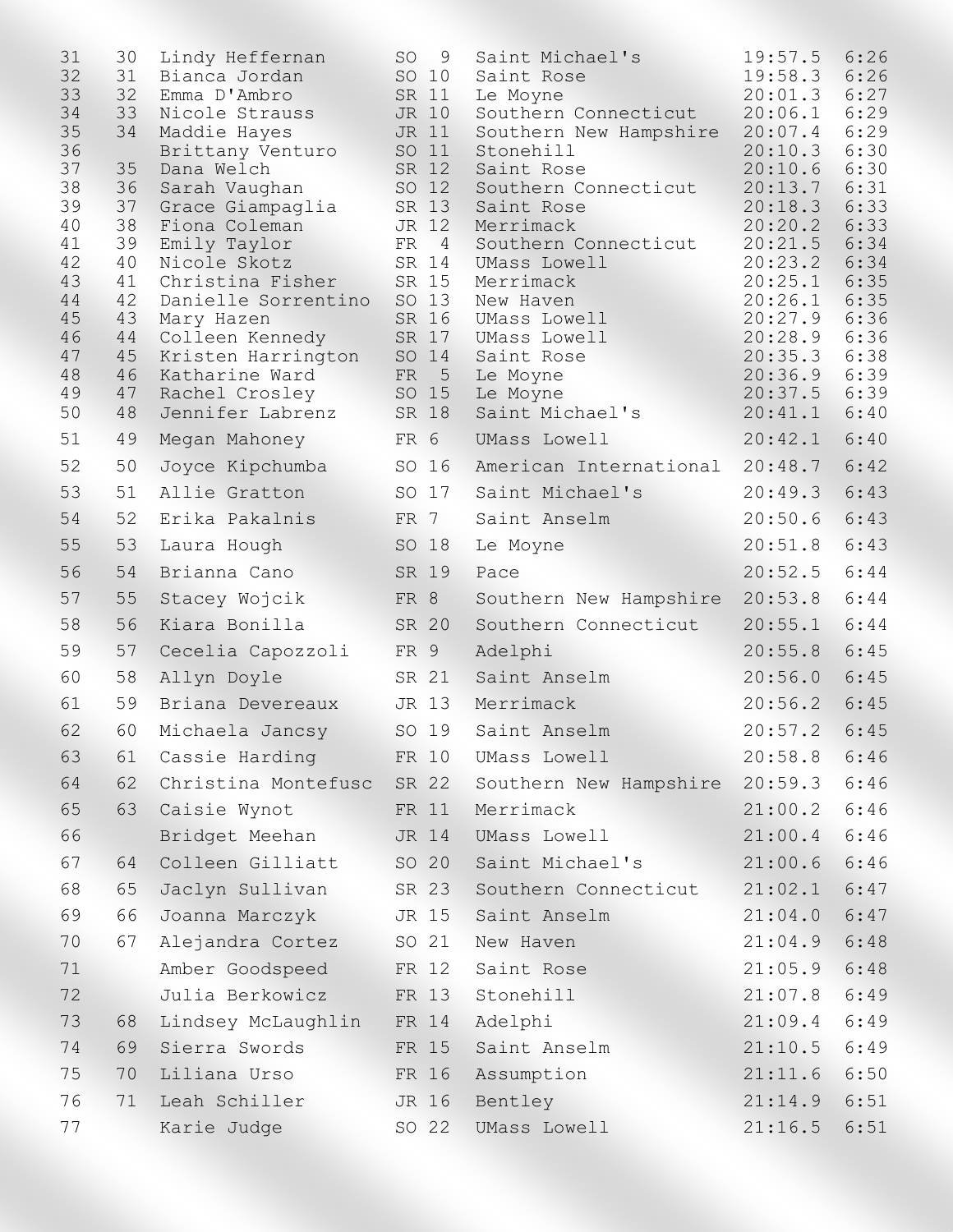| 78  | 72 | Courtney Bennett          | SO 23 | Saint Anselm           | 21:16.9 | 6:51 |
|-----|----|---------------------------|-------|------------------------|---------|------|
| 79  | 73 | Samantha Albanese         | FR 17 | Bentley                | 21:17.3 | 6:52 |
| 80  | 74 | Shannon Lozier            | FR 18 | Franklin Pierce        | 21:19.9 | 6:52 |
| 81  | 75 | Katharine Meinertz        | JR 17 | Saint Anselm           | 21:21.6 | 6:53 |
| 82  | 76 | Andrea Chapa-Cervia       | JR 18 | Merrimack              | 21:23.4 | 6:54 |
| 83  | 77 | Sara Digiovanna           | FR 19 | Pace                   | 21:28.7 | 6:55 |
| 84  | 78 | Sarah Brennan             | FR 20 | Bentley                | 21:29.6 | 6:56 |
| 85  |    | Jasmine Mahotiere         | JR 19 | UMass Lowell           | 21:34.5 | 6:57 |
| 86  | 79 | Mary Miller               | JR 20 | Saint Michael's        | 21:38.1 | 6:58 |
| 87  | 80 | Abigail MacBeth           | FR 21 | Southern New Hampshire | 21:39.2 | 6:59 |
| 88  |    | Christina Dooley          | JR 21 | Saint Anselm           | 21:39.8 | 6:59 |
| 89  |    | Kristin Schmidt           | FR 22 | Merrimack              | 21:40.0 | 6:59 |
| 90  |    | Stephanie Filippazz       | JR 22 | Adelphi                | 21:40.9 | 6:59 |
| 91  | 81 | Doria Brown               | FR 23 | Franklin Pierce        | 21:44.1 | 7:00 |
| 92  |    | Lauren Duffy              | JR 23 | Saint Anselm           | 21:50.7 | 7:02 |
| 93  | 82 | Nicole Massoud            | SO 24 | Assumption             | 21:51.6 | 7:03 |
| 94  |    | Katie Hundertmark         | SR 24 | Adelphi                | 21:52.2 | 7:03 |
| 95  |    | Julie Binney              | SR 25 | Merrimack              | 21:54.3 | 7:04 |
| 96  |    | Aileen Hickey             | SR 26 | Saint Anselm           | 21:56.4 | 7:04 |
| 97  | 83 | Meghan Paquet             | FR 24 | Assumption             | 21:58.9 | 7:05 |
| 98  |    | Elizabeth Duffy           | JR 24 | Saint Anselm           | 22:00.7 | 7:06 |
| 99  | 84 | Bridget Faria             | SR 27 | New Haven              | 22:06.7 | 7:08 |
| 100 | 85 | Brianne McKinley          | FR 25 | Saint Michael's        | 22:08.9 | 7:08 |
| 101 | 86 | Alyssa Lambert            | FR 26 | Franklin Pierce        | 22:11.1 | 7:09 |
| 102 | 87 | Samantha Mathewson        | SO 25 | New Haven              | 22:11.4 | 7:09 |
| 103 |    | Stephanie Kearsley        | JR 25 | Saint Anselm           | 22:12.4 | 7:09 |
| 104 | 88 | Jenna Miller              | JR 26 | American International | 22:16.0 | 7:10 |
| 105 |    | Catherine Tierney         | FR 27 | Saint Michael's        | 22:16.5 | 7:11 |
| 106 |    | Elizabeth Cubberley FR 28 |       | Saint Michael's        | 22:18.3 | 7:11 |
| 107 |    | Daniela Czark             | JR 27 | Saint Michael's        | 22:19.1 | 7:11 |
| 108 | 89 | Nikki Sirignano           | SO 26 | Bentley                | 22:19.5 | 7:12 |
| 109 | 90 | Tania Bernardino          | SR 28 | New Haven              | 22:27.3 | 7:14 |
| 110 | 91 | Melissa Stacom            | SO 27 | Southern New Hampshire | 22:29.4 | 7:15 |
| 111 |    | Jasmin Medeiros           | SR 29 | UMass Lowell           | 22:29.6 | 7:15 |
| 112 | 92 | Catherine Griffin         | SR 30 | Assumption             | 22:30.9 | 7:15 |
| 113 |    | Frankie Mueller           | SO 28 | Saint Anselm           | 22:31.1 | 7:15 |
| 114 |    | Dusty Sacco               | FR 29 | Bentley                | 22:32.7 | 7:16 |
| 115 |    | Jessica Ayotte            | SO 29 | Saint Rose             | 22:34.0 | 7:16 |
| 116 | 93 | Cassie Lincoln            | SO 30 | Assumption             | 22:37.2 | 7:17 |
| 117 | 94 | Sarah Barnard             | FR 30 | Franklin Pierce        | 22:40.9 | 7:19 |
| 118 | 95 | Taylor Lewis              | SO 31 | Le Moyne               | 22:43.1 | 7:19 |
| 119 |    | Sarah Stowell             | SO 32 | Saint Michael's        | 22:45.1 | 7:20 |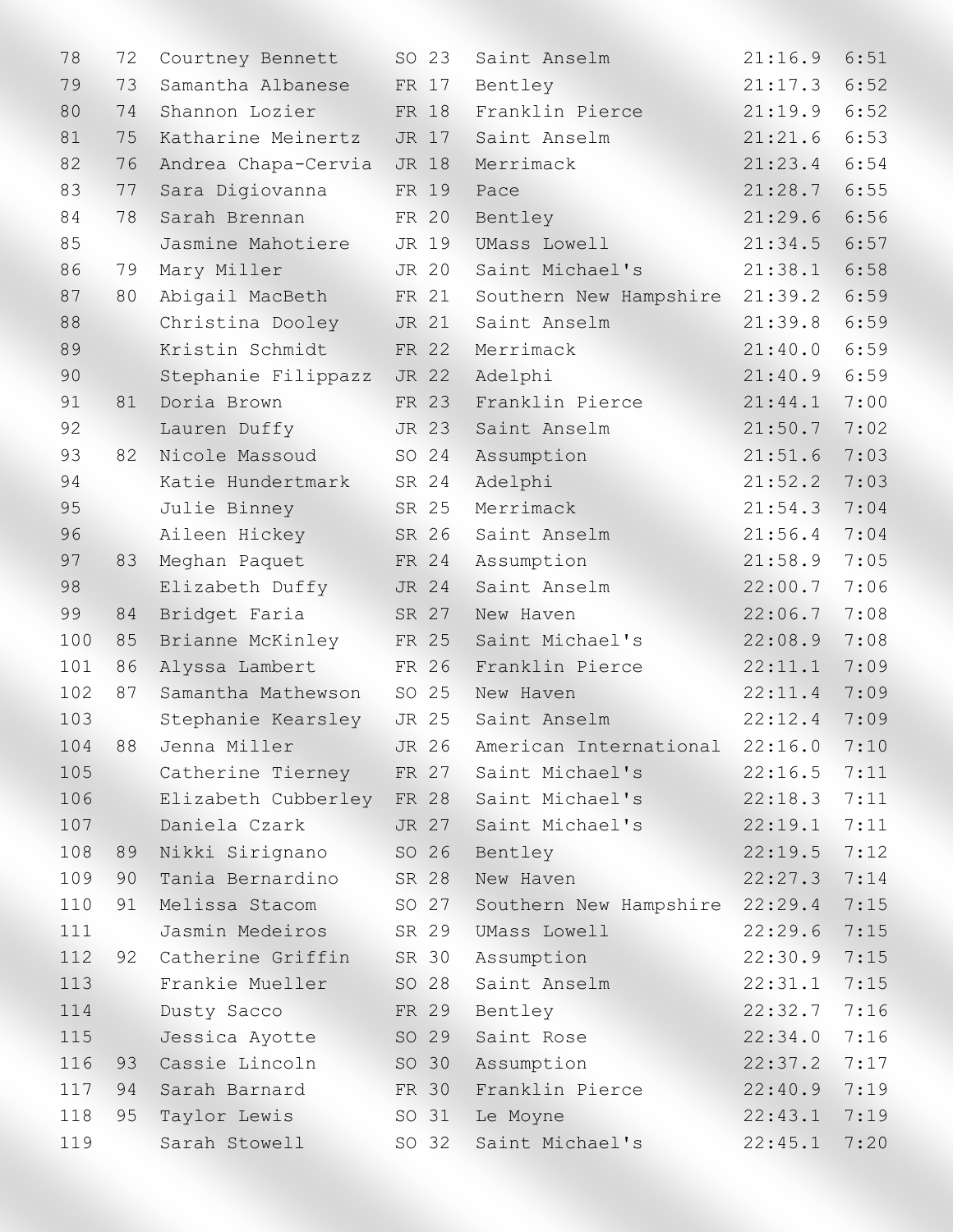| 120 |    | Brittany Baudier                                                                                                                                            |                                  | SO 33                            | Bentley                                                                                                              | 22:48.8                                                                                     | 7:21                                                 |
|-----|----|-------------------------------------------------------------------------------------------------------------------------------------------------------------|----------------------------------|----------------------------------|----------------------------------------------------------------------------------------------------------------------|---------------------------------------------------------------------------------------------|------------------------------------------------------|
| 121 |    | Christi Smith                                                                                                                                               |                                  | FR 31                            | Saint Anselm                                                                                                         | 22:49.4                                                                                     | 7:21                                                 |
| 122 |    | Caitlin Smith                                                                                                                                               |                                  | FR 32                            | Saint Michael's                                                                                                      | 22:50.8                                                                                     | 7:22                                                 |
| 123 |    | Sam Capece                                                                                                                                                  |                                  | JR 28                            | Saint Rose                                                                                                           | 22:55.4                                                                                     | 7:23                                                 |
| 124 |    | Leanna Hammond                                                                                                                                              |                                  | JR 29                            | Saint Michael's                                                                                                      | 22:56.8                                                                                     | 7:24                                                 |
| 125 | 96 | Kayla Hogan                                                                                                                                                 |                                  | FR 33                            | Assumption                                                                                                           | 23:04.6                                                                                     | 7:26                                                 |
| 126 |    | Elena Bilodeau                                                                                                                                              | JR 30                            |                                  | Saint Michael's                                                                                                      | 23:10.4                                                                                     | 7:28                                                 |
| 127 | 97 | Danielle Koch                                                                                                                                               |                                  | FR 34                            | Franklin Pierce                                                                                                      | 23:11.4                                                                                     | 7:28                                                 |
| 128 | 98 | Claudia Fernandez                                                                                                                                           |                                  | SR 31                            | American International                                                                                               | 23:18.0                                                                                     | 7:30                                                 |
| 129 | 99 | Amanda Chavez                                                                                                                                               |                                  | SO 34                            | Assumption                                                                                                           | 23:20.1                                                                                     | 7:31                                                 |
| 130 |    | 100 Kelsey Parker                                                                                                                                           |                                  | JR 31                            | Southern New Hampshire                                                                                               | 23:20.9                                                                                     | 7:31                                                 |
| 131 |    | Kathleen Mooney                                                                                                                                             |                                  | FR 35                            | Merrimack                                                                                                            | 23:26.6                                                                                     | 7:33                                                 |
| 132 |    | Emily Normandin                                                                                                                                             | FR 36                            |                                  | Bentley                                                                                                              | 23:33.7                                                                                     | 7:35                                                 |
| 133 |    | Ana Loor                                                                                                                                                    |                                  | SO 35                            | Saint Rose                                                                                                           | 23:40.4                                                                                     | 7:38                                                 |
| 134 |    | Megan Kasala-Hallih                                                                                                                                         |                                  | JR 32                            | Assumption                                                                                                           | 23:41.3                                                                                     | 7:38                                                 |
| 135 |    | Brittany Papuzza                                                                                                                                            |                                  | JR 33                            | Saint Rose                                                                                                           | 23:49.4                                                                                     | 7:41                                                 |
| 136 |    | 101 Kelsey Devlin                                                                                                                                           |                                  | SO 36                            | Franklin Pierce                                                                                                      | 23:51.5                                                                                     | 7:41                                                 |
| 137 |    | 102 Dominique LaPlant                                                                                                                                       |                                  | FR 37                            | Le Moyne                                                                                                             | 23:53.4                                                                                     | 7:42                                                 |
| 138 |    | 103 Lauren Clum-Russell                                                                                                                                     |                                  | FR 38                            | Franklin Pierce                                                                                                      | 23:55.4                                                                                     | 7:42                                                 |
| 139 |    | Alix Pettinella                                                                                                                                             |                                  | SO 37                            | Bentley                                                                                                              | 23:56.2                                                                                     | 7:43                                                 |
| 140 |    | Haley DeFillippis                                                                                                                                           |                                  | FR 39                            | Merrimack                                                                                                            | 23:57.6                                                                                     | 7:43                                                 |
| 141 |    | 104 Danielle DePaulis                                                                                                                                       |                                  | SO 38                            | Le Moyne                                                                                                             | 24:00.6                                                                                     | 7:44                                                 |
| 142 |    | Brigett Ryan                                                                                                                                                |                                  | SO 39                            | Assumption                                                                                                           | 24:18.1                                                                                     | 7:50                                                 |
| 143 |    | 105 Brianna Williams                                                                                                                                        |                                  | JR 34                            | Pace                                                                                                                 | 24:19.3                                                                                     | 7:50                                                 |
| 144 |    | Arianne Bourgault                                                                                                                                           |                                  | FR 40                            | Bentley                                                                                                              | 24:21.2                                                                                     | 7:51                                                 |
| 145 |    | Brittany Mather                                                                                                                                             |                                  | SR 32                            | Franklin Pierce                                                                                                      | 24:24.6                                                                                     | 7:52                                                 |
|     |    | 146 106 Brianna Barron                                                                                                                                      | FR 41                            |                                  | New Haven                                                                                                            | 24:48.9                                                                                     | 8:00                                                 |
| 147 |    | Kayleigh Murphy                                                                                                                                             |                                  | FR 42                            | Assumption                                                                                                           | 24:51.8                                                                                     | 8:01                                                 |
| 148 |    | Kailey Fillere                                                                                                                                              |                                  | FR 43                            | Assumption                                                                                                           | 24:53.8                                                                                     | 8:01                                                 |
| 149 |    | Ashley Maresca                                                                                                                                              | FR 44                            |                                  | Franklin Pierce                                                                                                      | 24:56.9                                                                                     | 8:02                                                 |
| 150 |    | Courtney Swan                                                                                                                                               |                                  | JR 35                            | Bentley                                                                                                              | 25:04.8                                                                                     | 8:05                                                 |
|     |    | Molly Sweeney<br>Christine Girard<br>107 Alexia Fulton<br>108 Katelyn Spedalik<br>Wendi Marciano<br>109 Laura DiPietro<br>Sarah Kennedy<br>110 Monica Yorio | SR 33<br>SO 40<br>JR 36<br>JR 38 | FR 45<br>FR 46<br>JR 37<br>SO 41 | Assumption<br>Assumption<br>Pace<br>Pace<br>UMass Lowell<br>Southern New Hampshire<br>Southern New Hampshire<br>Pace | 25:06.4<br>25:08.0<br>25:26.2<br>25:34.9<br>$25:53.5$ 8:21<br>26:57.1<br>28:01.8<br>28:19.8 | 8:05<br>8:06<br>8:12<br>8:15<br>8:41<br>9:02<br>9:08 |
|     |    | Danielle Cuervo                                                                                                                                             |                                  | FR 47                            | New Haven                                                                                                            | 32:23.8 10:26                                                                               |                                                      |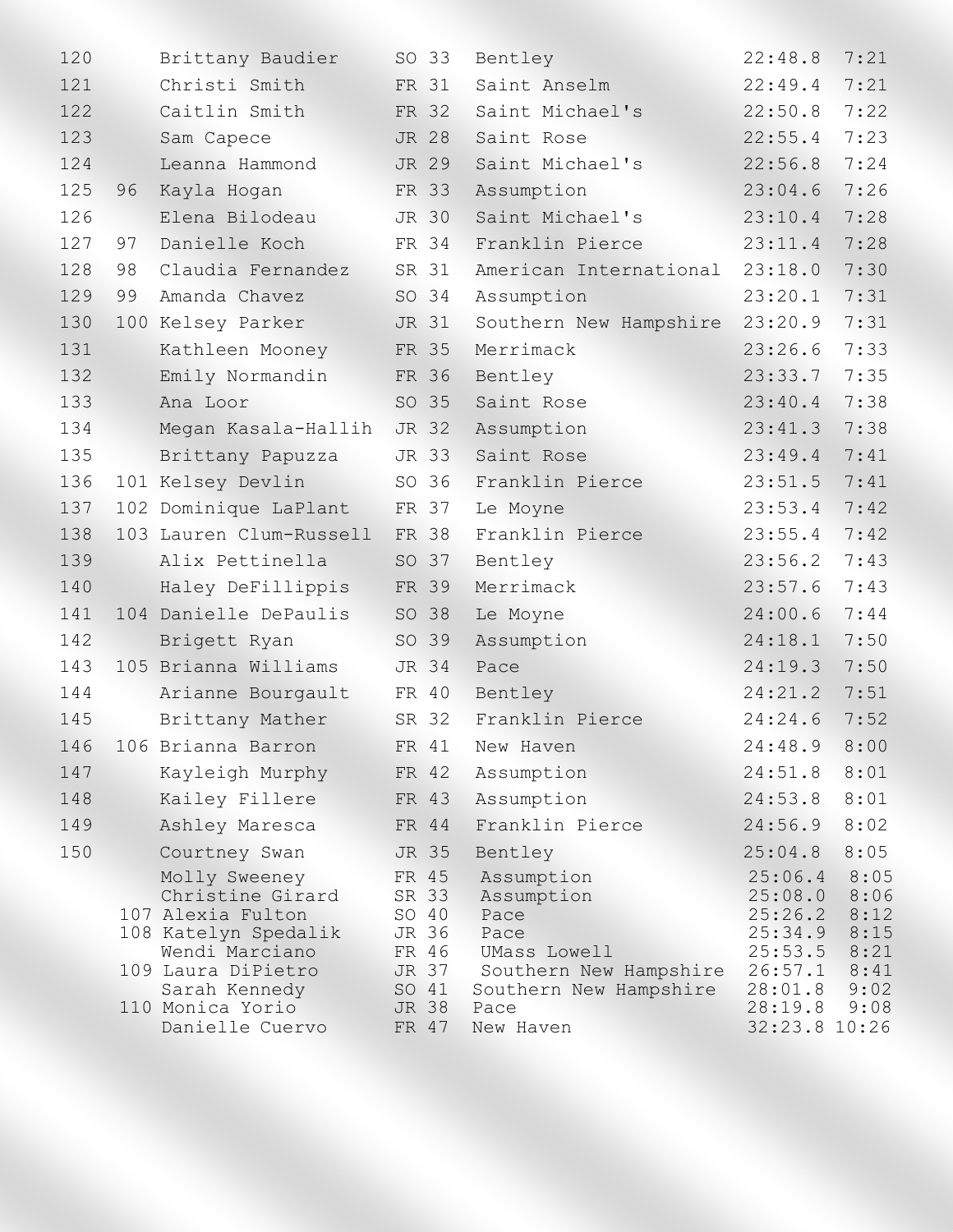## TEAM SCORE

## 1. **65 Stonehill** (19:13.9 96:09.4 0:42.6) ========================================

| $\mathbf{1}$<br>$\frac{2}{3}$<br>$\sqrt{4}$<br>5<br>$\epsilon$<br>$7\phantom{.}$   | 5 <sup>5</sup><br>16              | Caroline McBride<br>6 Chelsea Bishop<br>Sarah Biggers<br>18 Emily Anderson<br>20 Brianna Venturo<br>(22) Kristen Veit<br>(23) Emily Regan              | SR<br>JR<br><b>JR</b><br>SO<br>SO<br>SR<br>JR | 18:49.0<br>18:56.2<br>19:25.5<br>19:27.1<br>19:31.6<br>19:35.2<br>19:36.4             |
|------------------------------------------------------------------------------------|-----------------------------------|--------------------------------------------------------------------------------------------------------------------------------------------------------|-----------------------------------------------|---------------------------------------------------------------------------------------|
| 2.                                                                                 |                                   | 80 Adelphi                                                                                                                                             |                                               | (19:25.3 97:06.5 0:49.5)                                                              |
| $\mathbf{1}$<br>$\frac{2}{3}$<br>$\sqrt{4}$<br>5<br>$\epsilon$<br>$\overline{7}$   | $7\phantom{.0}$<br>12<br>14<br>19 | Betsy Eickelberg<br>Jennifer McNally<br>Larissa Melendez<br>Jacqueline Kaste<br>28 Kristina Coiro<br>(57) Cecelia Capozzoli<br>(68) Lindsey McLaughlin | JR.<br>SO<br>SO<br>FR                         | 19:05.7<br>19:15.2<br>19:21.0<br>SR 19:29.4<br>FR 19:55.2<br>FR 20:55.8<br>21:09.4    |
| 3.                                                                                 |                                   |                                                                                                                                                        |                                               | <b>124 Southern Connecticut</b> (19:44.6 98:42.9 1:37.5)                              |
| $\mathbf{1}$<br>$\frac{2}{3}$<br>$\sqrt{4}$<br>5<br>$\epsilon$<br>$7\phantom{.}$   |                                   | 3 Courtney Dinnan<br>13 Titilayo Vanriel<br>33 Nicole Strauss<br>36 Sarah Vaughan<br>39 Emily Taylor<br>(56) Kiara Bonilla<br>(65) Jaclyn Sullivan     | SR<br>JR<br>SR                                | 18:44.0<br>19:17.6<br>JR 20:06.1<br>SO 20:13.7<br>FR 20:21.5<br>SR 20:55.1<br>21:02.1 |
| 4.                                                                                 |                                   | <b>136 Saint Rose</b>                                                                                                                                  |                                               | (19:47.9 98:59.5 0:35.9)                                                              |
| $\mathbf 1$<br>$\mathbf{2}$<br>$\mathcal{S}$<br>$\sqrt{4}$<br>5<br>$\sqrt{6}$<br>7 | 21<br>25                          | Emma Cohen<br>24 Patty Massa<br>Jordan Westcott<br>31 Bianca Jordan<br>35 Dana Welch<br>(37) Grace Giampaglia<br>(45) Kristen Harrington               | SR<br>SR<br>JR<br>SO<br>${\rm SR}$<br>SO      | 19:34.7<br>19:37.5<br>19:38.4<br>19:58.3<br>SR 20:10.6<br>20:18.3<br>20:35.3          |
| 5.                                                                                 |                                   | <b>156 American International</b>                                                                                                                      |                                               | (19:57.5 99:47.5 3:52.8)                                                              |
| 1<br>$\mathbf{2}$<br>3<br>$\sqrt{4}$<br>5<br>6                                     | 1<br>8<br>9<br>50<br>88<br>(98)   | Jeptui Cherutich<br>Alexandra Stasiuk<br>MJ Ohoueu<br>Joyce Kipchumba<br>Jenna Miller<br>Claudia Fernandez                                             | <b>SR</b><br>SO<br>JR<br>SO<br>JR<br>SR       | 18:23.2<br>19:06.8<br>19:12.8<br>20:48.7<br>22:16.0<br>23:18.0                        |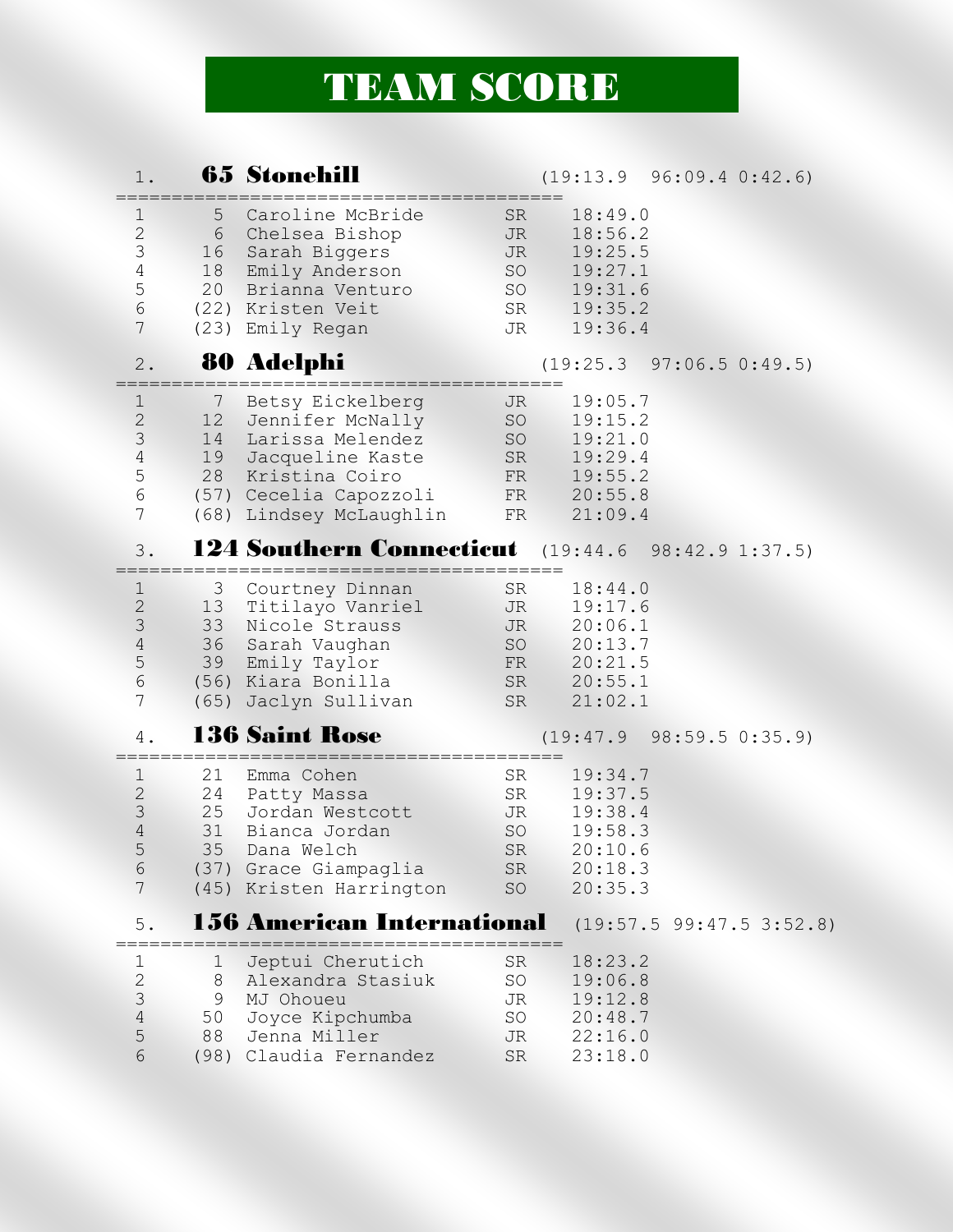| 6.                                                                                        |                                        | <b>164 UMass Lowell</b>                                                                                                                              |                                                             | $(20:05.4 \quad 100:26.6 \quad 1:15.8)$                                               |
|-------------------------------------------------------------------------------------------|----------------------------------------|------------------------------------------------------------------------------------------------------------------------------------------------------|-------------------------------------------------------------|---------------------------------------------------------------------------------------|
| 1<br>$\mathbf{2}$<br>$\mathsf 3$<br>$\overline{4}$<br>$\frac{5}{6}$<br>$\overline{7}$     | 10<br>27<br>40<br>43<br>44             | Kelly Walton<br>Kelsey O'Driscoll<br>Nicole Skotz<br>Mary Hazen<br>Colleen Kennedy<br>(49) Megan Mahoney<br>(61) Cassie Harding                      | SR<br>FR<br>SR<br>SR<br>SR<br>FR<br>FR                      | 19:13.1<br>19:53.5<br>20:23.2<br>20:27.9<br>20:28.9<br>20:42.1<br>20:58.8             |
| 6.                                                                                        |                                        | <b>164 Merrimack</b>                                                                                                                                 |                                                             | $(20:03.9 \t100:19.3 \t1:42.7)$                                                       |
| 1<br>$\mathbf{2}$<br>$\mathcal{S}$<br>$\overline{4}$<br>$\frac{5}{6}$<br>$\overline{7}$   | 11<br>15<br>38                         | Kelsey Grimmer<br>Kerry Phelan<br>Fiona Coleman<br>41 Christina Fisher<br>59 Briana Devereaux<br>(63) Caisie Wynot<br>(76) Andrea Chapa-Cerviatti JR | SO<br>FR<br>JR<br>SR<br>JR<br>FR                            | 19:13.5<br>19:24.3<br>20:20.2<br>20:25.1<br>20:56.2<br>21:00.2<br>21:23.4             |
| 8.                                                                                        |                                        | <b>192 Bentley</b>                                                                                                                                   |                                                             | $(20:06.7 \quad 100:33.4 \quad 2:38.9)$                                               |
| 1<br>$\mathbf{2}$<br>$\mathcal{S}$<br>$\overline{4}$<br>5<br>$\sqrt{6}$<br>$\overline{7}$ | $\mathbf{2}$<br>17<br>29<br>71<br>73   | Tara Dooley<br>Caitlin Fahey<br>Ashley Nichols<br>Leah Schiller<br>Samantha Albanese<br>(78) Sarah Brennan<br>(89) Nikki Sirignano                   | <b>SO</b><br>SR<br><b>JR</b><br><b>JR</b><br>FR<br>FR<br>SO | 18:38.4<br>19:26.3<br>19:56.5<br>21:14.9<br>21:17.3<br>21:29.6<br>22:19.5             |
| 9.                                                                                        |                                        | <b>197 Saint Michael's</b>                                                                                                                           |                                                             | $(20:15.1 \quad 101:15.3 \quad 2:13.8)$                                               |
|                                                                                           |                                        |                                                                                                                                                      |                                                             |                                                                                       |
| $\mathbf{1}$<br>$\frac{2}{3}$<br>$\overline{4}$<br>5<br>6<br>7                            | 4<br>30 <sup>2</sup><br>48<br>51<br>64 | Chloe Boutelle<br>Lindy Heffernan<br>Jennifer Labrenz<br>Allie Gratton<br>Colleen Gilliatt<br>(79) Mary Miller<br>(85) Brianne McKinley              | SO<br>SO<br>SR<br>SO<br><b>SO</b><br>JR<br>FR               | 18:46.8<br>19:57.5<br>20:41.1<br>20:49.3<br>21:00.6<br>21:38.1<br>22:08.9             |
| 10.                                                                                       |                                        | 273 Le Moyne                                                                                                                                         |                                                             | $(20:58.2 \quad 104:50.6 \quad 2:41.8)$                                               |
| $\mathbf 1$<br>23456<br>$\overline{7}$                                                    | 32<br>47<br>53<br>95                   | Emma D'Ambro<br>46 Katharine Ward<br>Rachel Crosley<br>Laura Hough<br>Taylor Lewis<br>(102) Dominique LaPlant<br>(104) Danielle DePaulis             | SR<br>FR<br>SO<br>FR<br>SO                                  | 20:01.3<br>20:36.9<br>20:37.5<br>SO<br>20:51.8<br>SO<br>22:43.1<br>23:53.4<br>24:00.6 |
| 11.                                                                                       |                                        | <b>305 Saint Anselm</b>                                                                                                                              |                                                             | $(20:59.7 \quad 104:58.3 \quad 0:19.9)$                                               |